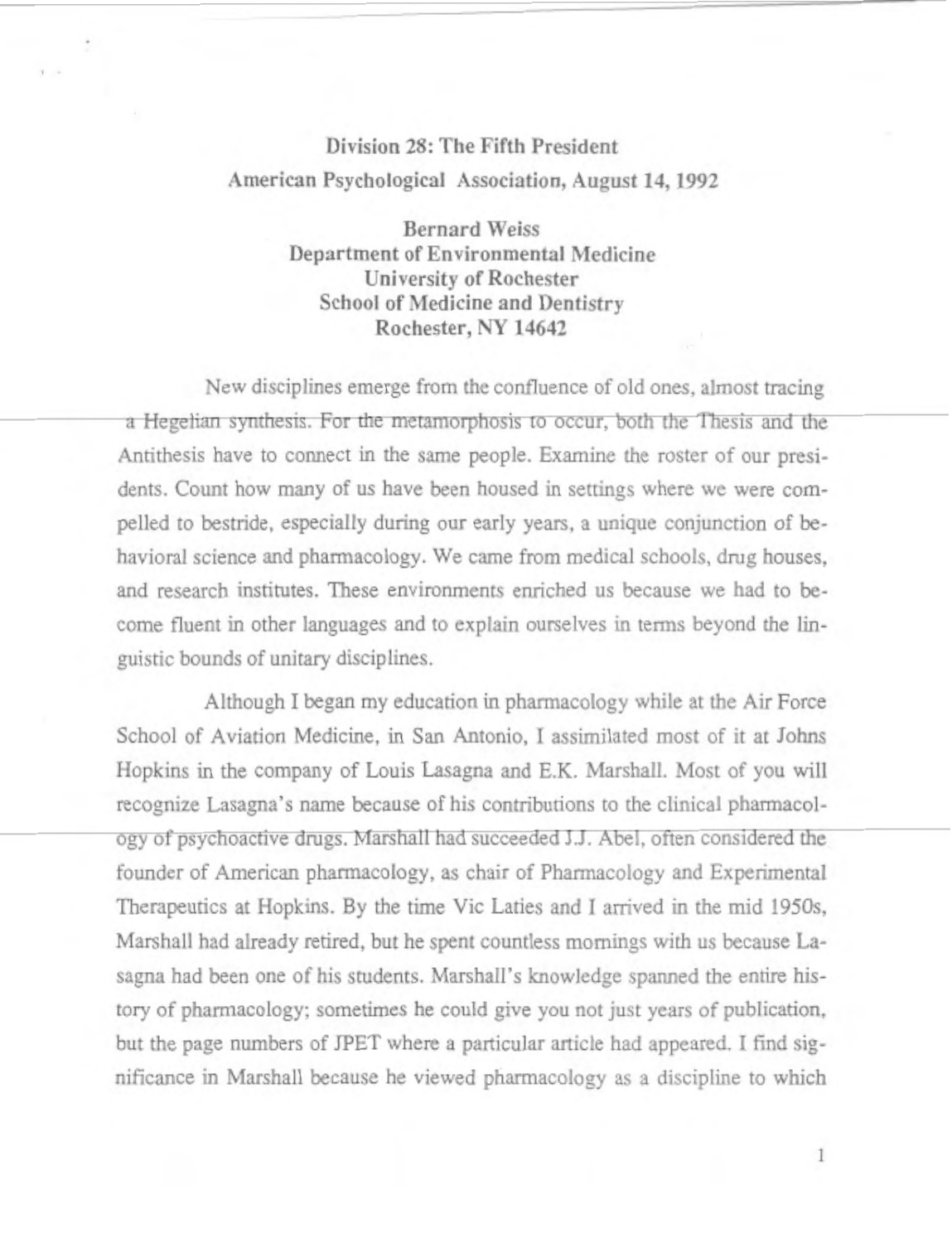scientists trained in other disciplines brought their unique skills and perspectives to study drugs. He saw no inconsistency in psychologists assuming chairs in pharmacology. My predecessor, Larry Stein, was probably the first. Don McMillan, of the University of Arkansas, is another. Marshall would have been entirely comfortable with the current editor of PET, John Harvey. Division 28 also flourished because it did not erect boundaries to participation or view itself as an exclusive club. Len Cook and Peter Dews were cherished colleagues.

Marshall's outlook also holds lessons for other psychologists. Publications such as the APA Monitor and the American Psychologist frequently publish articles describing a state of war between clinical psycbologists and physicians. Many of us housed in medical schools and other institutions in which we collaborate with physicians find it difficult to sympathize with the rivalry because we present ourselves and are respected as scientists. Joe Brady, who will speak to you shortly, became acting chair of Psychiatry at Johns Hopkins because of his eminence in science. Of course, he had also invented a new form of non-directive therapy in which the therapist expressed his feelings and the patient responded "uh-huh." To me, the primary battle tactic should have been the adoption by clinical psychologists of the role of rigorous behavioral scientist enlisting psychiatrists as junior partners. How can you win when you adopt the tenets and fight on the familiar turf of your presumed opponents? And, if you want to secure prescribing privileges, construct your argument on the thesis that only the mastery of two disciplines, behavior science and pharmacology, equips one with the tools to evaluate the efficacy of drug treatment.

Division 28 reached out in many ways. During my tenure, it had accumulated enough resources to promote a grants program. We advertised for proposals, appointed an evaluation committee, and made several awards. Naturally, we looked for young investigators whose ideas and careers might be close enough to the threshold for productivity to scale it by the infusion of a few hundred dollars. Not much, but it reflected our optimism and a bit of evangelical fer-

 $\overline{2}$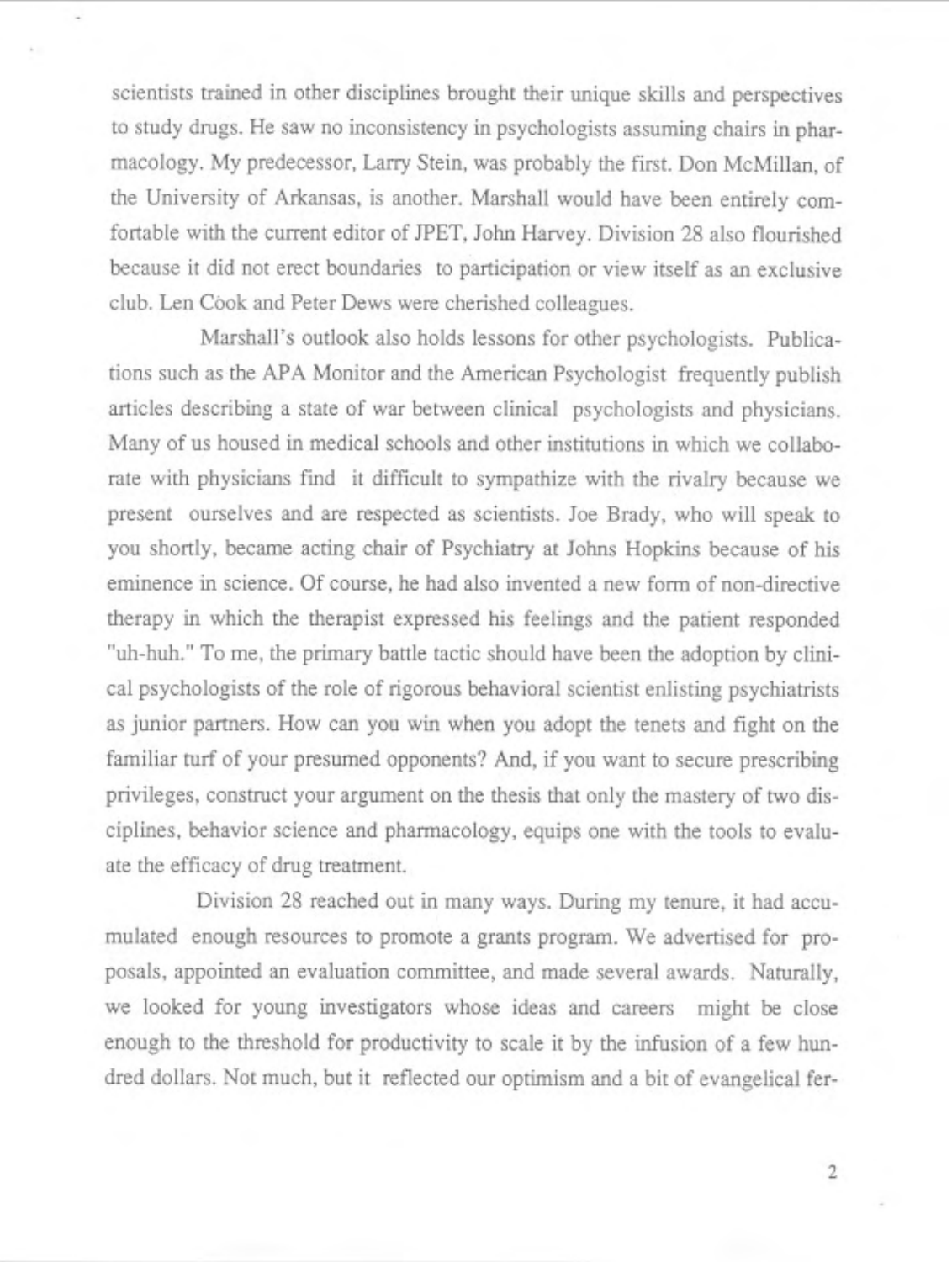vor. Some of that evangelism, and our eagerness to communicate with our pharmacologist colleagues convinced us to sponsor a multi-day symposium at the 1974 meetings of the Federation of American Societies for Experimental Biology (FASEB) under the aegis of the Pharmacology society, one of the constituent members. The papers from that symposium occupied an entire issue of *Federation Proceedings,* one of the premier life science journals. That issue was later reprinted as a book, *Current Status of Behavioral Pharmacology.* We had enough money in our treasury to supply every member of Division 28 with a copy of the jounnal. I urge you to inspect it, if you are too young to remember it original publication, and try to imagine what kind of impression it must have made on the vast audience of *Federation Proceedings* readers around the world.

You will see there the synthesis that made behavioral pharmacology so exciting. One of the sources of the excitement was the way in which some of the practitioners of that science used chemicals to ask questions about behavior rather than simply using behavior as a pharmacological assay system resembling a strip of gut. Chemicals could be used in the deconstruction of behavior; they unveiled unanticipated properties of behavior; they clarified sources of control.

Especially during those early years, many of us held joint membership in Divisions 25 and 28. We even joined in hospitality suites at APA meetings. The conjuction of the experimental analysis of behavior and the analysis of chemical modification of behavior seemed a natural one. My enthusiasm for introducing computer technology into the experimental analysis of behavior during the early 1960s stemmed from a desire to penetrate the behavioral mechanisms of drug action. Perhaps it was inevitable that we eventually would mature into divisions with distinct agendas and minuscule overlap. Two recent issues of JEAB reflect the gulf. One was devoted to Behavioral Dynamics, the other to Behavioral Pharmacology. The extent of mutual interests was disappointingly low, to the detriment of both disciplinary factions.